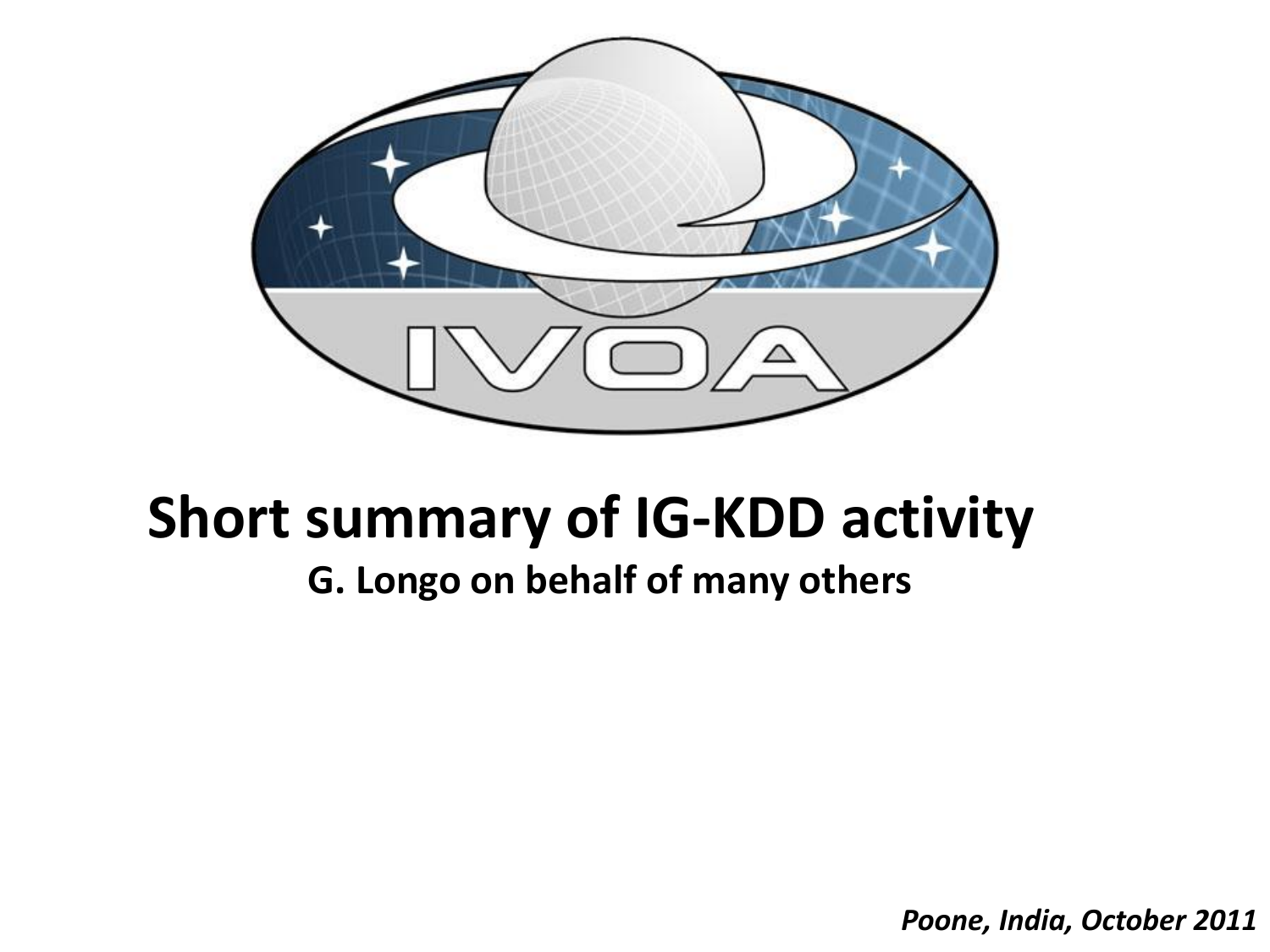

- KDD has been recognised as a priority by several national projects (VAO, VO-India, etc)
- No VO funded activity for KDD at the moment
- Activity is proceeding mainly outside of IVOA and IVOA IG-KDD benefits from sporadic contributions from national projects (VO.it, VAO, VO-India, CANFAR, etc) and also from completely independent (outside of astronomy) efforts
- We are currently writing the document containing a list of recommendations for the IVOA WG's and this should close the exploratory part of our committments.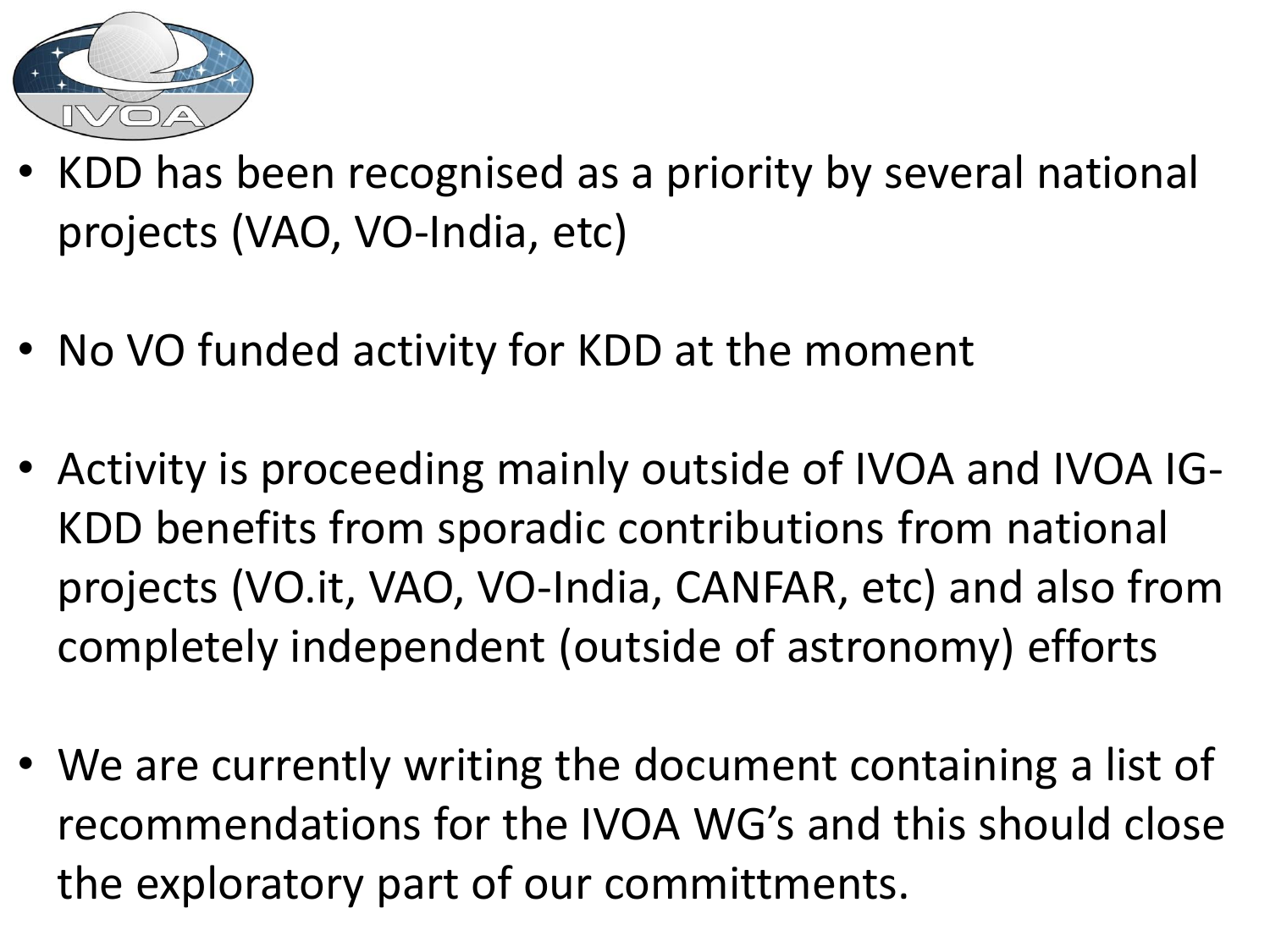

- N. Ball has completed an introductory guide to Data Mining which is available on the WIKI site. It is especially tailored for beginners, and we believe it will prove useful for people who are approaching DM methodologies for the first time
- A set of template data sets (quite large and complex enough) has been identified and uploaded to the WEB site …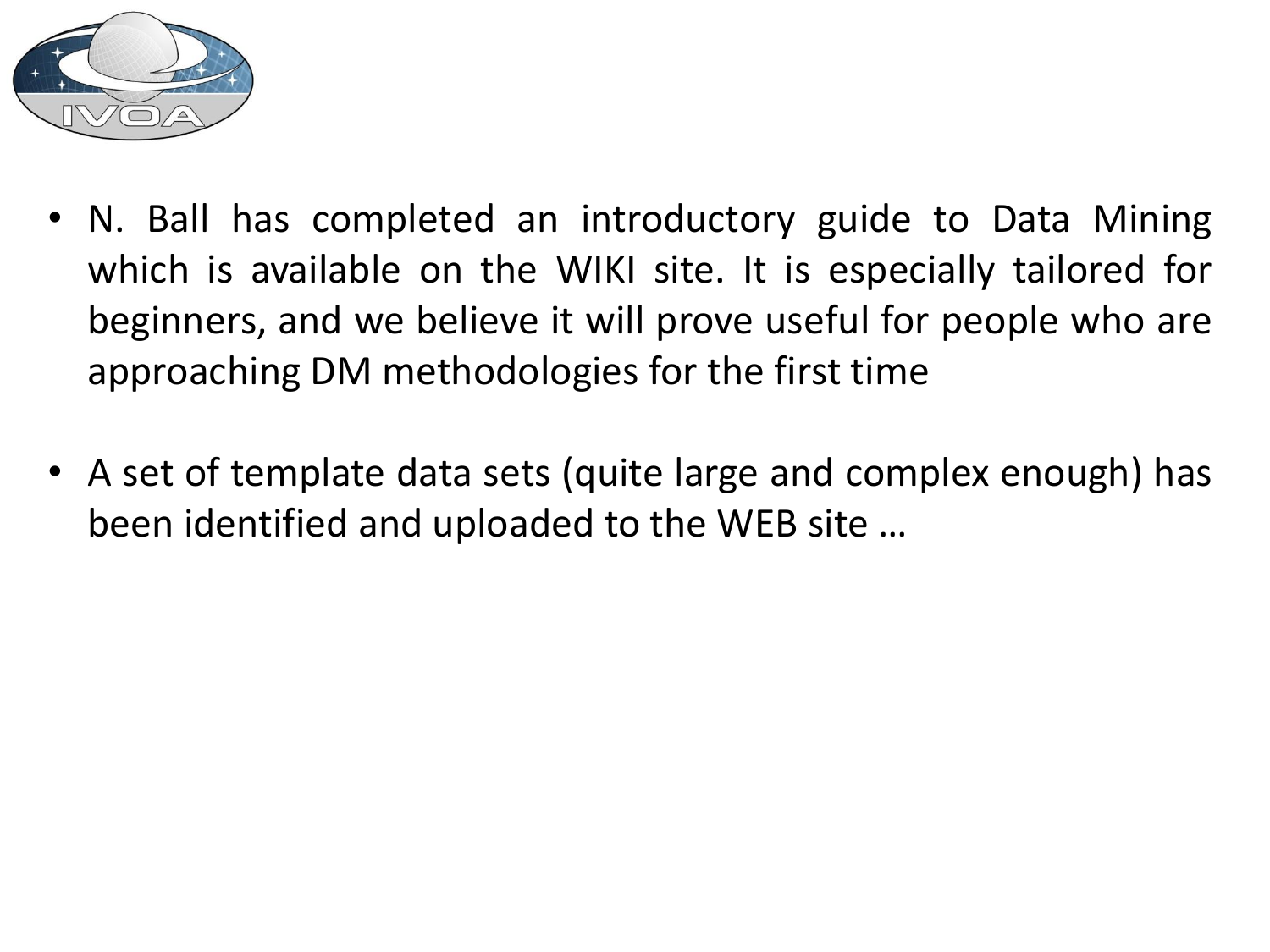

- A VAO group led by A. Mahabal and C. Donalek (with contributions from many other people also outside of VAO) has completed an extensive benchmarking of the most commonly used DM packages and WAs.
- ORANGE, Rapid Miner, WEKA (AstroWEka) do not scale to very large data sets, even though some of them are «user friendly». DAME is the only truly scalable package (not so user friendly though)
- In order to deal with MDS, WAs are by far to be preferred with respect to client side solutions.
- There are however some problems which need to be urgently solved (they are more difficult to sampify, problems with visualization, etc.)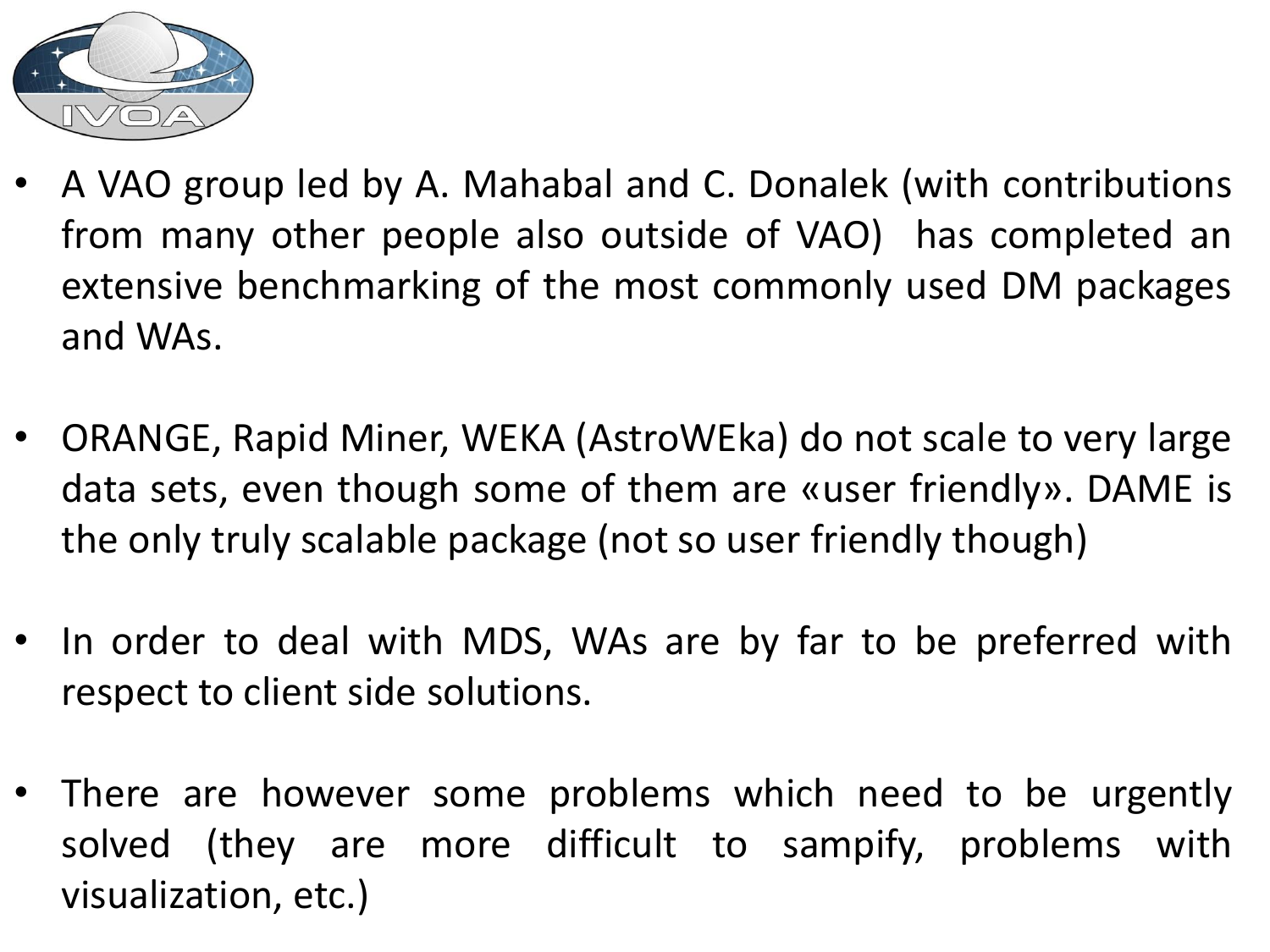

- M. Brescia, the VAO group and others, have identified the main requirements which a DM package (or WA) needs to match in order to be useful for the Vobs and have agreed on a series of priorities:
	- 1. Asynchronous access to data
	- 2. scriptable (STILTS like) in order to implement and preserve workflows.
	- 3. Built in pre-processing facilities
	- 4. Interfaceable with VO-Space
	- 5. SAMPified (problems in SAMPIfying WA's)